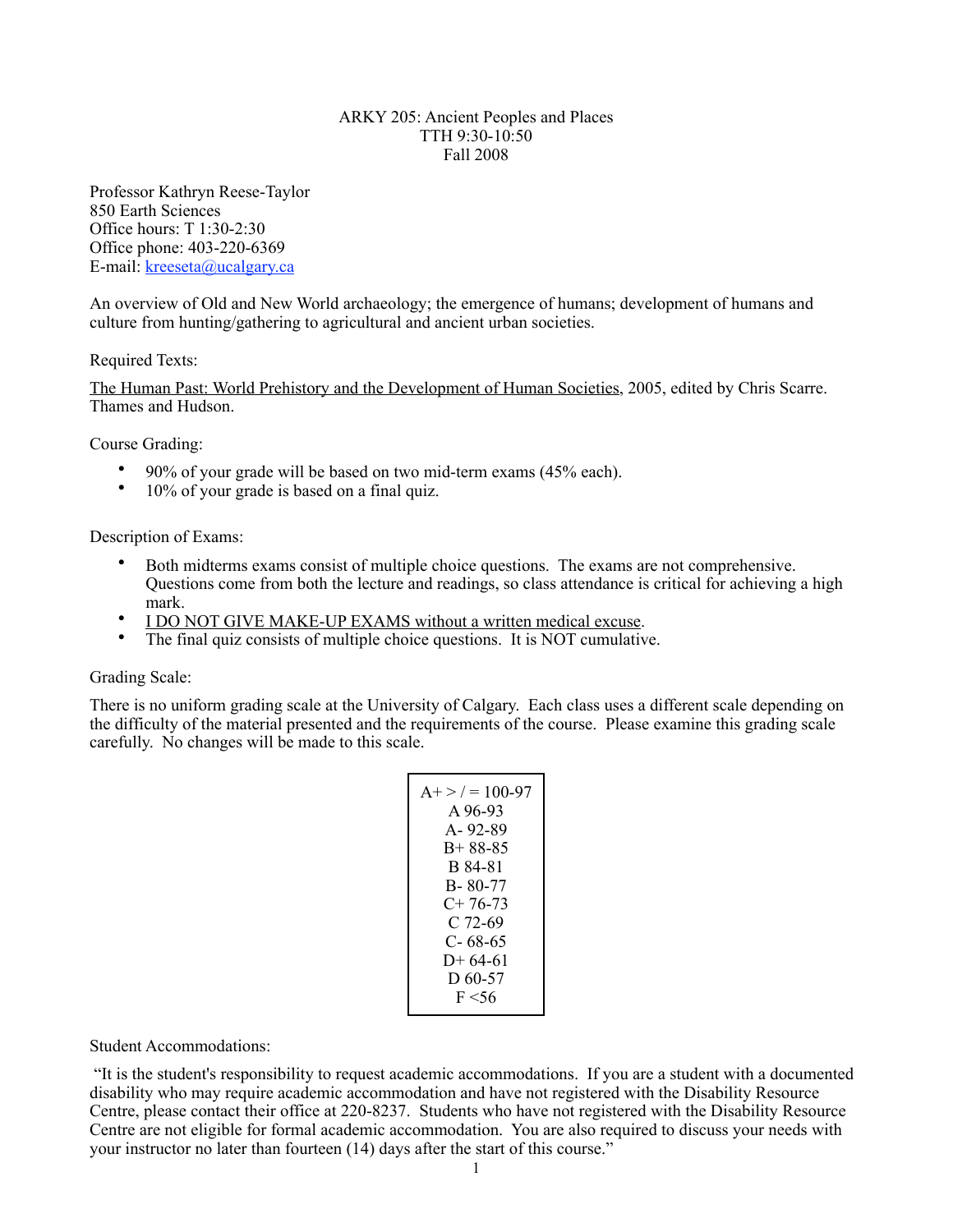## DEPARTMENT OF ARCHAEOLOGY

### STATEMENT OF INTELLECTUAL HONESTY (With thanks to the Department of Anthropology for use of their Statement of Intellectual Honesty as our guide.)

Intellectual honesty is the cornerstone of the development and acquisition of knowledge. Knowledge is cumulative and further advances are predicated on the contributions of others. In the normal course of scholarship, these contributions are apprehended, critically evaluated and utilized as a foundation for further inquiry. Intellectual honesty demands that the contribution of others be acknowledged.

Essentially, plagiarism is a form of cheating that involves submitting or presenting work in a course as if it were the student's own done expressly for that particular course when, in fact, it is not. Most commonly plagiarism exists when:

- the work submitted or presented was done, in whole or in part, by an individual other than the one submitting or presenting the work (this includes having another person impersonate the student or otherwise substituting the work of another for one's own in an examination or test).
- parts of the work are taken from another source without references to the original author.<br>• the whole work is conjected from another source and/or
- the whole work is copied from another source and/or
- a student submits or presents work in one course which has also been submitted in another course (even though it may be entirely the work of that student) without the express consent of the instructors of the courses concerned.

While it is recognized that scholarly work often involves reference to the ideas, data and conclusions of other scholars, intellectual honesty requires that such references be explicitly and clearly noted. Plagiarism is an extremely serious academic offense.

The elementary rules of quotation and paraphrase are given below. There are further details and conventions of punctuation that you will need to look up in a manual of style, but observance of these rules should assure compliance with contemporary standards of intellectual honesty.

• If you use more than four words from any source, put them in quotation marks and identify the source with a reference

## EXAMPLE:

 It has been observed that "many tribes are, in a sense, ethnographic fictions" (Leach 1954: 291).

• If your direct quotation is more than three lines long, put it in block form, that is, left and right indented and single-spaced, without quotation marks and with a reference.

# EXAMPLE:

Malinowski thought of tribes as social systems with well defined boundaries. This conception of tribe was later to be challenged by one of his students, who observed that:

The ethnographer has often only managed to discern that existence of 'a tribe' because he took it as axiomatic that this kind of cultural entity must exist (Leach 1954: 291).

• To paraphrase the work of another means to present the same train of thought and evidence, but rephrased into your own words. Whenever you do this, you must include a note or reference to the source. A common mistake is to break up an author's words, and rearrange them slightly, passing them off as your own. This is wrong, even if you include a note or reference to the source. To do this for more than a few words is to commit plagiarism.